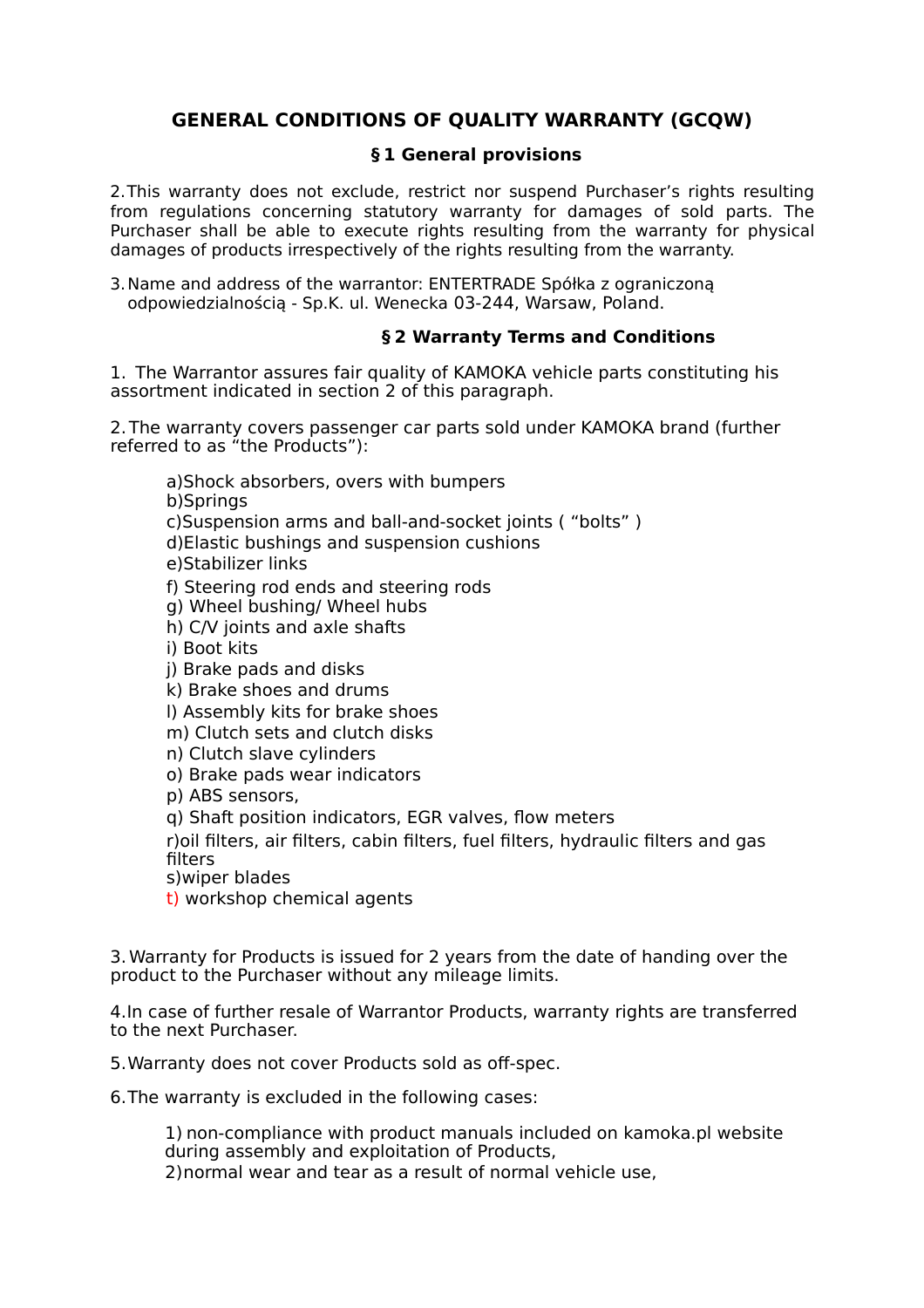3) assembly of Products in vehicles used for commercial purposes or vehicles for special purposes, e.g. health service, special services, etc.

4) Products were installed incompliant with their intended use included in Kamoka catalogue available at www.kamoka.pl

5) Products were damaged due to improper assembly, use of improper parts or use of the vehicle in a way other than set out in manual provided by vehicle manufacturer,

6) Products were prematurely worn due to repeated use of damaged assembly parts: standardized elements, covers, etc.

7) damage caused by communication accident, collision or any other mechanical damage,

8) damages caused by using the vehicle including the Product in motor sport,

9) damages caused by the lack of proper maintenance of the vehicle in which the part was assembled or caused by malfunction of systems with which the Product does not cooperate,

10) vehicle was repaired without compliance to a vehicle repair technology; it especially relates to a rule of replacement of parts in pairs, replacement of cooperating elements and replacement of disposable assembly elements,

11) inappropriate transport, unloading and storage of Products.

## **§ 3 Scope of Warranty**

1. If only part of the sold Products are faulty, Warrantor's liability is limited only to the faulty Products. Warranty covers only faults of Products resulting from causes included in the sold Products.

2. Entire Warrantor's liability shall be limited only to the price for which the Product was sold. In case of accepting his liability, the Warrantor shall cover all documented costs of assembly and disassembly of the faulty Product up to the amount which is not higher than the price for which the faulty Product was purchased.

3.The Warrantor can release himself from responsibilities resulting from the Warranty by paying the Purchaser the amount equaling price of the faulty Product covered by this Warranty irrespectively of Purchaser's demands, increased by documented costs of assembly and disassembly of the faulty Product up to the amount which is not higher than the price for which the faulty Product was purchased.

## **§ 4 General conditions concerning use**

Only Products used in compliance with enclosed operation and product manuals published on kamoka.pl and according to manuals issued by manufacturer of the vehicle in which Products are assembled.

#### **§ 5 Warrantor liabilities and Purchaser rights**

2. Subject to provisions set out in  $\S 2 - \S 4$ , the Warrantor is obliged to remove the physical fault of the Product or to provide faultless element, provided that these fault are revealed during the period defined in warranty statement. In case when replacement or repair of the Product is impossible or connected with considerable costs, the Warrantor shall have a right to decrease the Product price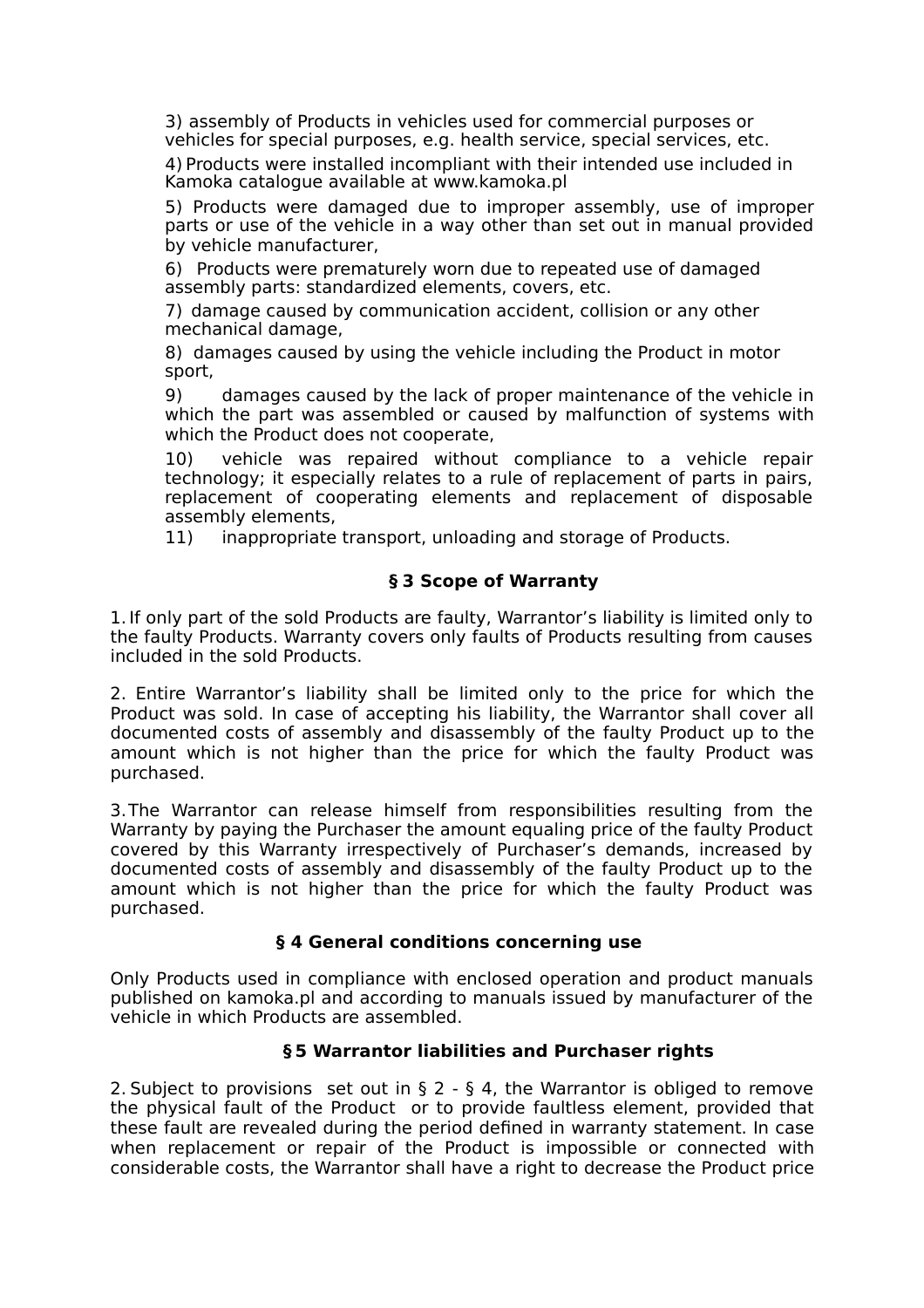by returning a part of the price paid to the Purchaser executing his rights related with the Warranty.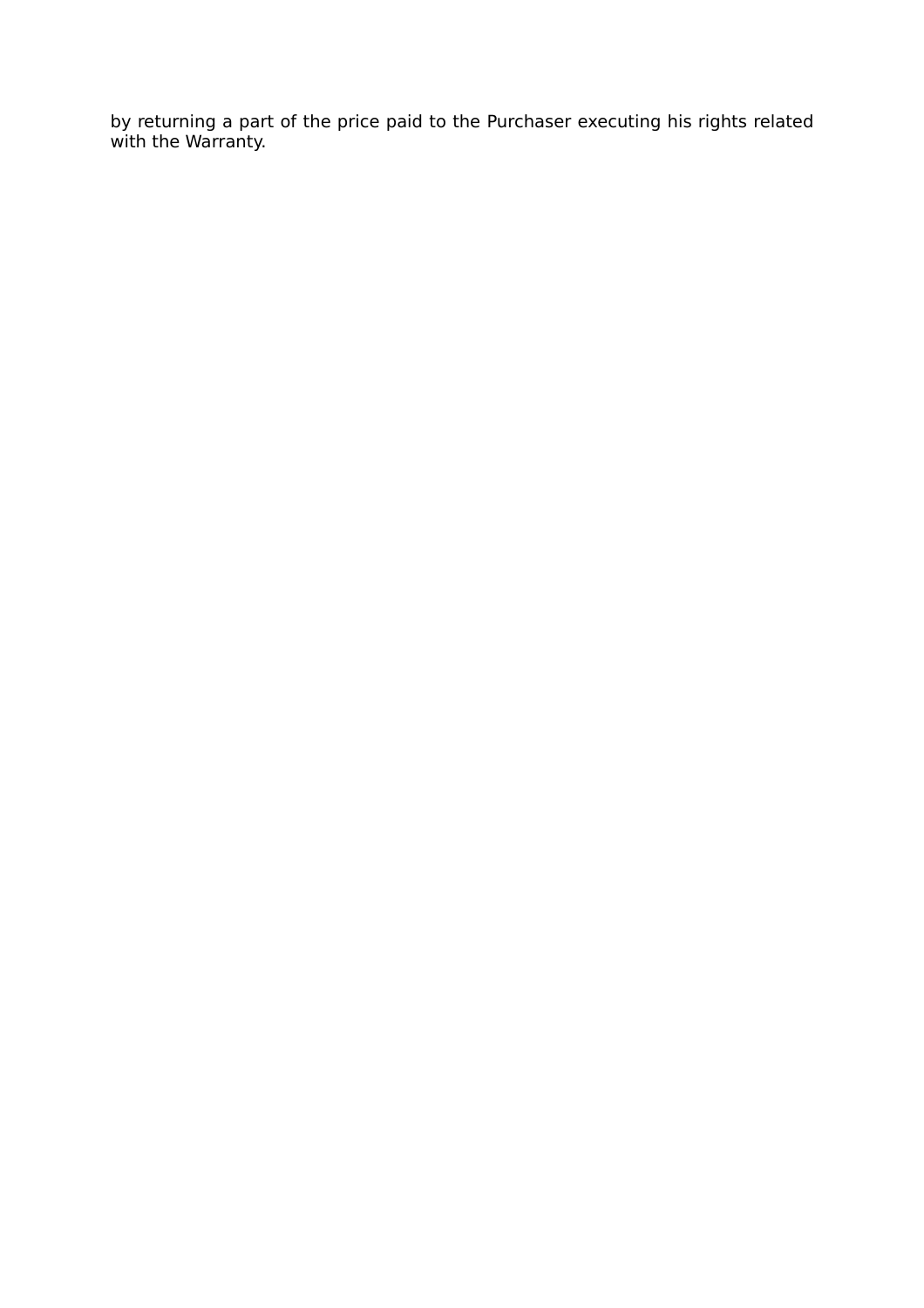2. The Warrantor shall be released from warranty related responsibility if the purchaser was aware of Product fault before the purchase.

3. In case of mechanical damages of Products arisen before the object was handed over to the Purchaser, such damages shall be confirmed in the Product acceptance protocol from transportation signed by the driver. Failure to meet the requirements set out in this provision shall make the claim unrecognized.

4. In case of recognizing any Product faults, the Purchaser shall be obliged to refuse to assemble the Products, immediately inform the Warrantor, secure the Products against damage and issue written complaint.

5.If the Purchaser assembled the Products with visible or previously recognized faults, the Warrantor shall bear no responsibility related with disassembly and reassembly of the faultless Products.

6.In case of revealing the product fault, the Purchaser who is not a customer shall immediately, but no later than 7 days from the date of reveal, issue a complaint and the Customer shall do the same not later than 14 days from the date of reveal. Along with the complaint or immediately after it is issued, the Purchaser shall deliver the Product included in the complaint to a store in which it was purchased or to the Warrantor's office, his branch or distributor. The Warrantor can release the Purchaser from the responsibility of delivering the Product.

7.The Warrantor shall take an attitude towards Purchaser's claims and respond to the warranty complaint within 30 days from the date of delivery of the claim to the Warrantor and delivery of the Product included in the complaint in a form set out in section 6 of this paragraph from the date of the event which occurred later. In case of a necessity of visual inspection of the Products included in the complaint to be executed by the Warrantor, Warrantor's authorized representative shall execute such inspection within the period agreed upon with the Purchaser and document this action in a complaint report. The Purchaser is obliged, upon Warrantor's request, to disclose documents concerning periodic inspections of vehicle in which the Product was assembled and vehicle use. The 30-day period does not run within the period from the date when the Warrantor notified the Purchaser about a necessity of executing visual inspection. The 30 day period can be prolonged in case: of necessity of executing expertise of the claimed Products, there is no possibility of executing the aforementioned visual inspection and not longer than 90 days in case of situation in which the Warrantor is not able to meet the deadline from technical and organizational reasons resulting from the scope of type of claims.

8. A prerequisite for the execution of warranty rights is disclosure of the following documents by the Purchaser to the Warrantor:

a) warranty claim – a form is available at www.kamoka.eu

b) proof of purchase of the Product/s or a proof of purchase of Products within the scope of the executed service,

c) labels enclosed to Products covering the whole claimed batch of Products.

9.Warranty claim can be issued: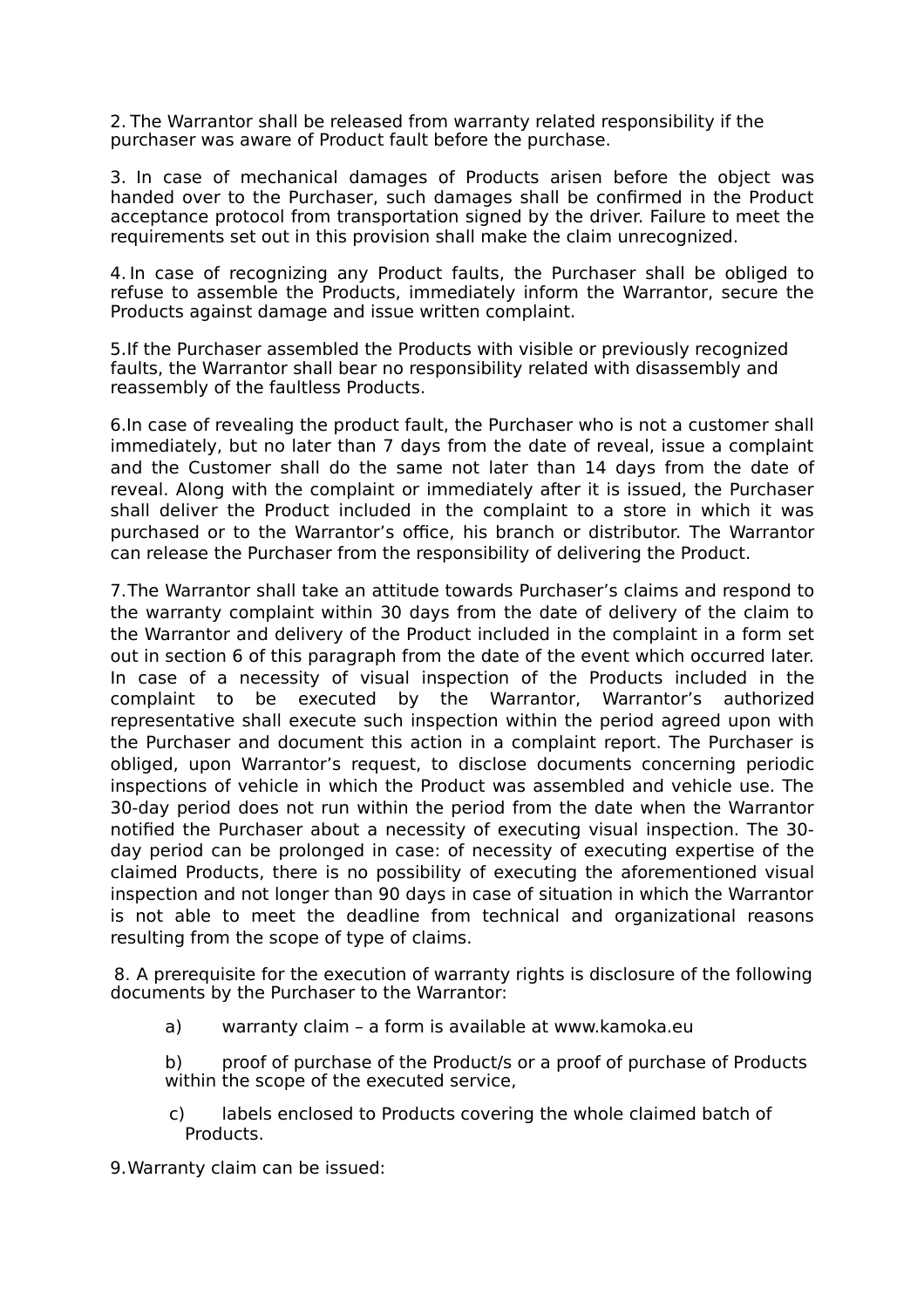a) in a written form to the address: ul. Wenecka 12, 03-244 Warsaw c) through a tab on [www.kamoka.eu](http://www.kamoka.eu/) website